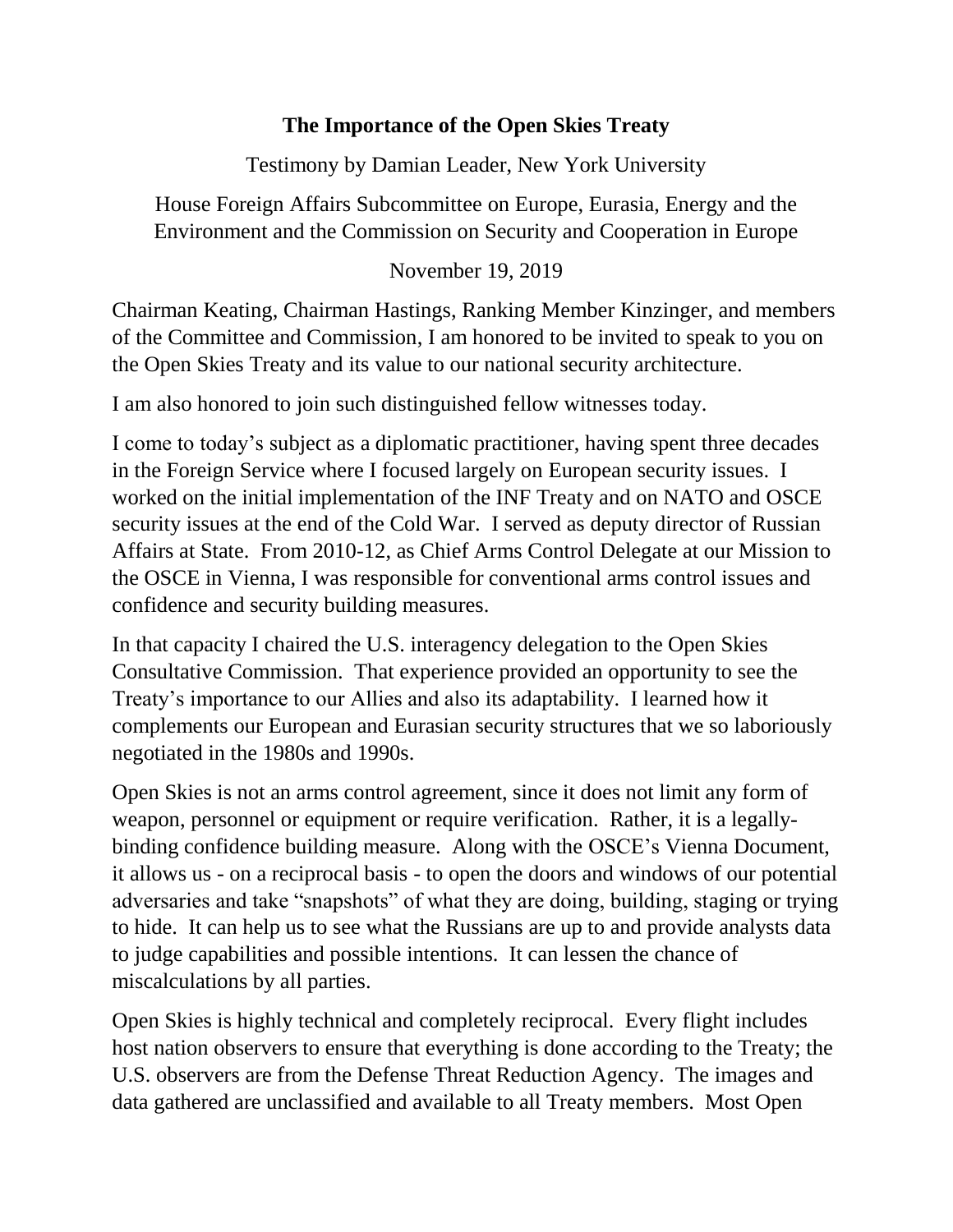Skies missions are shared among two or more NATO allies or non-allied partners, such as Sweden. It's important to note that our allies and partners have no other options available to obtain the type of data Open Skies provides on what is happening in Russia.

Although the Treaty limits no military equipment, a country can violate the Treaty by denying full access to an area, as Russia has done with Kaliningrad. In such cases we have responded reciprocally.

I am not a military intelligence expert and so cannot address the relative value of the images and data we gather through the Open Skies flights as opposed to other National Technical Means. I do want, however, as a diplomatic practitioner, to address aspects of the Open Skies Treaty that are often not included in assessing its value to U.S. security.

Effective national security diplomacy is a process, not a series of one-off decisions. Our security in Europe is based on a series of complementary, multilateral institutions providing security both hard and soft. It starts with NATO and includes the OSCE and its conflict prevention aspects, especially its confidence building measures such as Vienna Document and the Open Skies Treaty.

All of these elements were shaped -- if not created -- by the United States to be of value to the United States. Open Skies is a U.S. creation, first advocated by President Eisenhower, re-born under the first Bush administration, and entered into force in 2002 under the George W. Bush administration. Open Skies, NATO and Vienna Document are mutually-reinforcing and are instruments that allow the U.S. to exercise leadership among Allies and partners. These instruments lessen the chance of strategic miscalculations. All increase military stability in Europe.

Open Skies, like NATO, is not a favor we do for others. Without U.S. leadership these security structures would soon collapse. I believe it is in our national security interest that they do not collapse. In the case of the Open Skies Treaty, it serves us in several ways.

First, there is a real value in engaging, sharing, coordinating and negotiating with allies, partners, and others less warmly disposed towards us. That engagement makes it easier for us to lead in times of crisis. We cannot wait until there is a direct threat to U.S. national interests and then expect other nations to fall in behind us. As the saying goes, if they are not along for the take-off, don't expect them to help on the landing.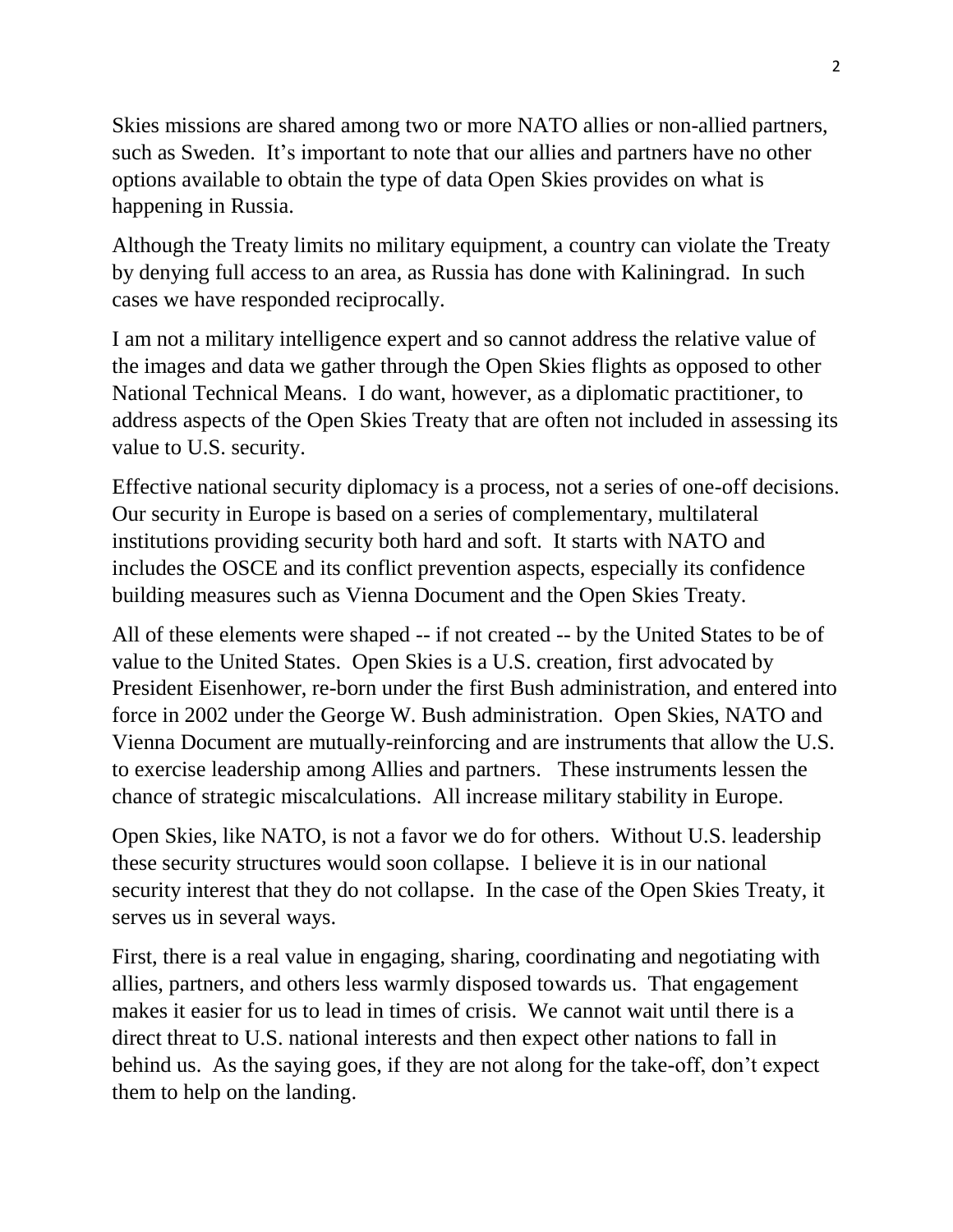In this context, reports that the U.S. is withdrawing from the Treaty without a word of consultation with allies destroys trust and confidence in the United States. Others Treaty members have recently invested in new aircraft and sensors -- as the U.S. has -- assuming we would continue participating. Cynics used to say that, for the U.S., consultation with allies means telling them what we were going to do a day before we did it anyway. In the case of the Open Skies Treaty, we apparently did not even give allies that courtesy.

Second, Open Skies is one of the few remaining ways we regularly cooperate with Russia on the diplomatic, military and technical levels. It is hard to put a dollar value on that, but an Open Skies flight is one of the rare opportunities for our experts, analysts and air crews to work together, person-to-person, in each other's country.

Third, Open Skies provides us with unclassified information which we can use effectively in open fora. The 2014 monitoring flights over eastern Ukraine at Ukraine's request provided us the imagery we used in the OSCE Permanent Council to prove Russia was massing forces. Open Skies imagery and data is unquestionably unaltered, its production and duplication witnessed by the observed state, an important fact given the emergence of deep fakes.

Fourth, the Treaty is adaptable. The Open Skies Consultative Commission allows members to adapt the Treaty to new demands and technologies, including digital cameras not envisioned when the Treaty was negotiated in the early 1990s.

Fifth, Article XVII, paragraph 5 of the Treaty allows accession by "any state which…is able and willing to contribute to the objectives of the Treaty." That provides an open door for intriguing new members down the road. China? India? Pakistan? U.S. withdrawal would cause the Treaty to collapse and preclude such future developments.

I will end with this thought. It is very difficult to negotiate an arms control or confidence building measure and its highly technical implementation protocols. It requires immense political, military and technical capital over many years. It took a decade to negotiate the implementation protocols before the Open Skies Treaty entered into force. The United States has dedicated significant resources into the Treaty over thirty years. The Treaty's 34 members have certified over a dozen aircraft and conducted over 1,500 successful observation flights since 2002.